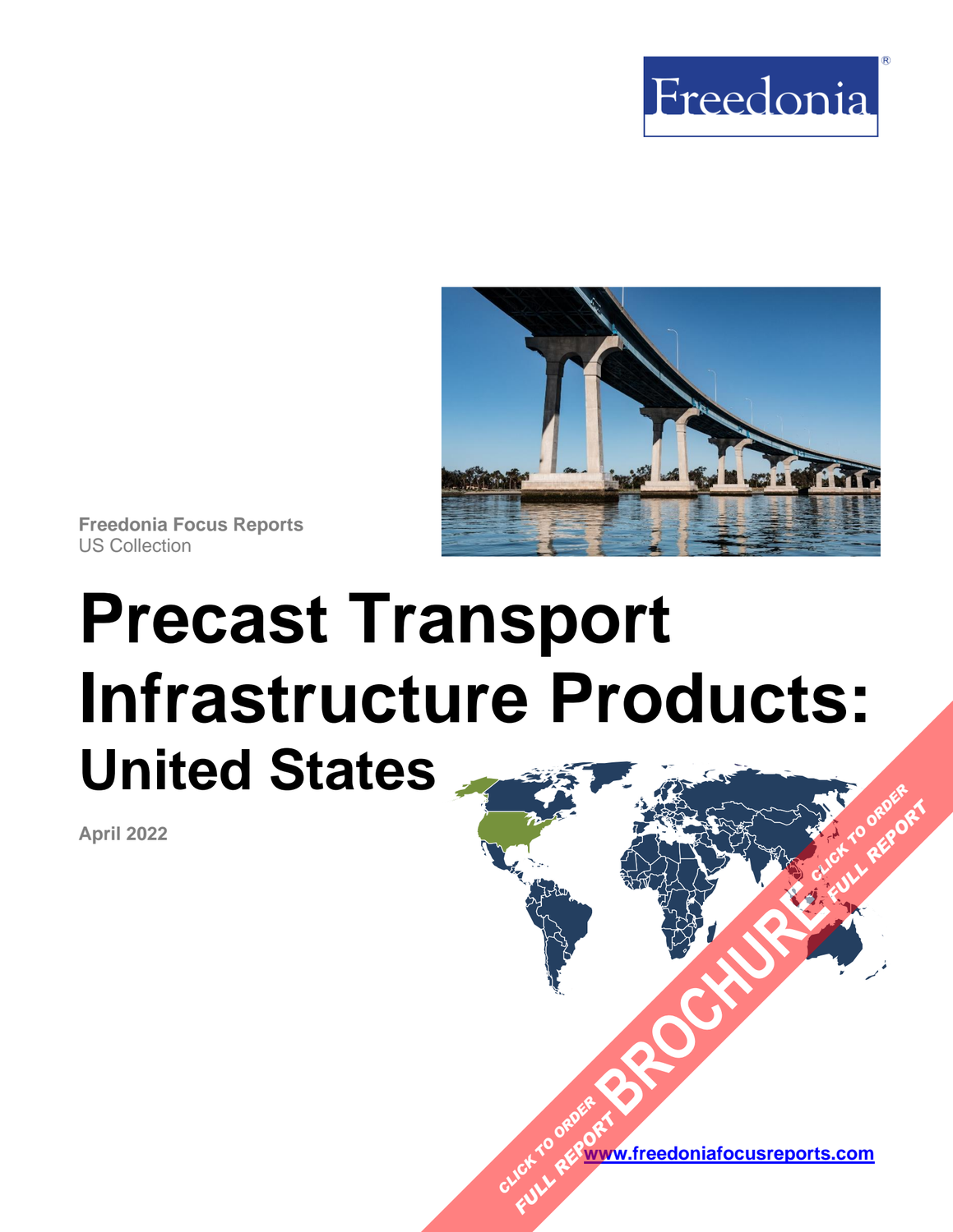# **Table of Contents**

|    | 1. Highlights                         | 3              |
|----|---------------------------------------|----------------|
|    | 2. Market Environment                 | 4              |
|    | <b>Historical Trends</b>              | 4              |
|    | Key Economic Indicators               | 5              |
|    | COVID-19 Impact                       | 6              |
|    | <b>Sustainability Initiatives</b>     | $\overline{7}$ |
| 3. | <b>Segmentation &amp; Forecasts</b>   | 9              |
|    | Products                              | 9              |
|    | <b>Bridge Components</b>              | 10             |
|    | Pilings, Caissons, & Piers            | 11             |
|    | Paving Slabs & Panels                 | 11             |
|    | <b>Noise &amp; Traffic Barriers</b>   | 12             |
|    | Railroad Ties & Crossing Panels       | 13             |
|    | <b>Transportation Retaining Walls</b> | 13             |
|    | 4. Industry Structure                 | 15             |
|    | <b>Industry Characteristics</b>       | 15             |
|    | <b>Market Leaders</b>                 | 16             |
|    | CRH (Oldcastle Infrastructure)        | 17             |
|    | <b>Coreslab Structures</b>            | 17             |
|    | Tindall                               | 18             |
|    | 5. About This Report                  | 19             |
|    | Scope                                 | 19             |
|    | Sources                               | 19             |
|    | <b>Industry Codes</b>                 | 20             |
|    | Freedonia Methodology                 | 20             |
|    | Resources                             | 22             |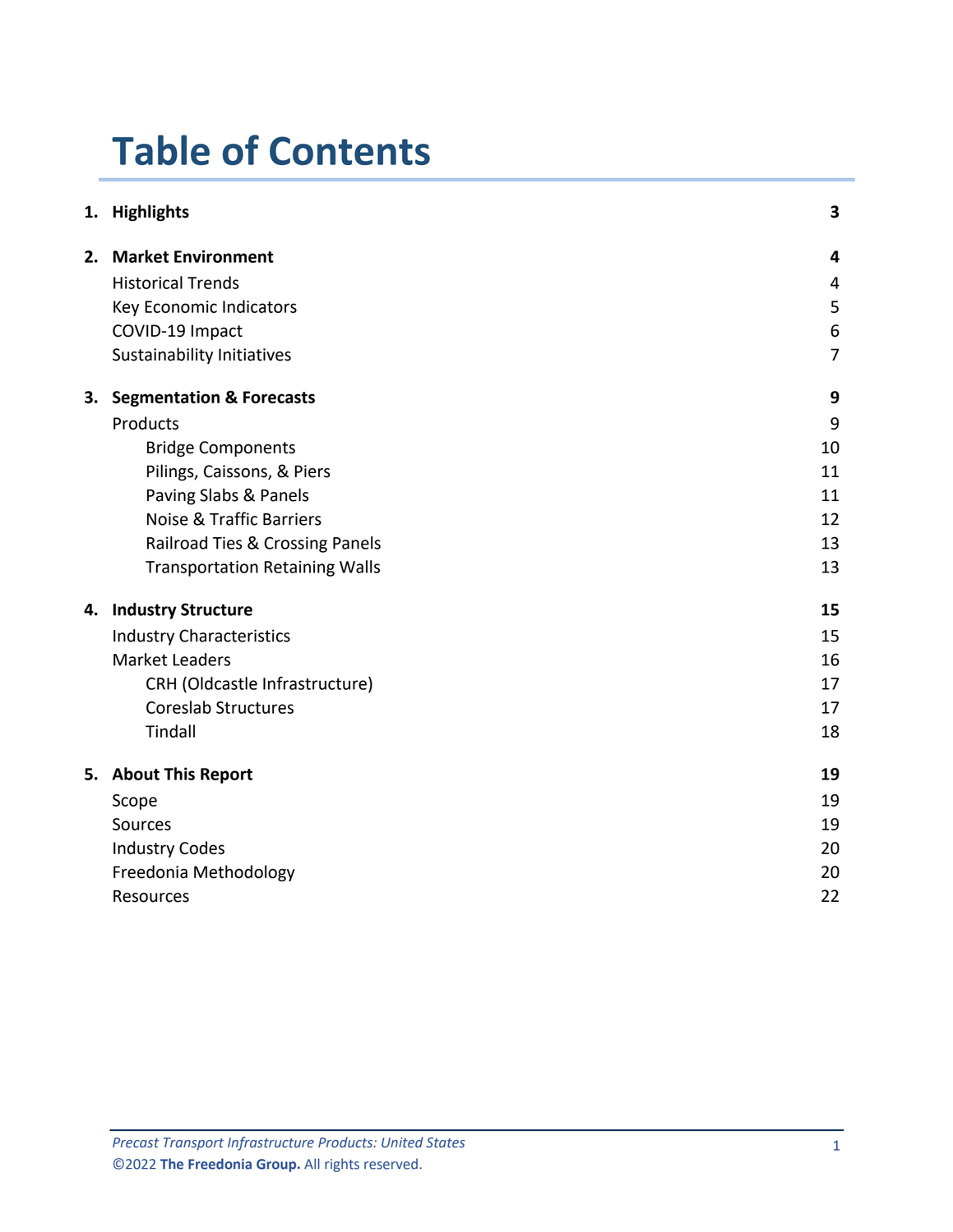# **List of Tables & Figures**

| Figure 1   Key Trends in US Precast Transport Infrastructure Product Demand, 2021 - 2026      | 3  |
|-----------------------------------------------------------------------------------------------|----|
| Figure 2   US Precast Transport Infrastructure Product Demand Trends, 2011 - 2021 (US\$ mil)  | 4  |
| Table 1   Key Indicators for US Precast Transport Infrastructure Product Demand, 2011 - 2026  |    |
| (US <sub>5</sub> bil)                                                                         | 5. |
| Figure 3   US Precast Transport Infrastructure Product Demand by Type, 2011 - 2026 (US\$ mil) | 9  |
| Table 2   US Precast Transport Infrastructure Product Demand by Type, 2011 - 2026 (US\$ mil)  | 9  |
| Figure 4   US Precast Transport Infrastructure Product Demand by Type, 2011 - 2026 (%)        | 14 |
| Figure 5   US Precast Concrete Product Market Share by Company, 2021 (%)                      | 16 |
| Table 3   Selected Suppliers to the US Precast Concrete Product Market                        | 16 |
| Table 4   NAICS & SIC Codes Related to Precast Transport Infrastructure Products              | 20 |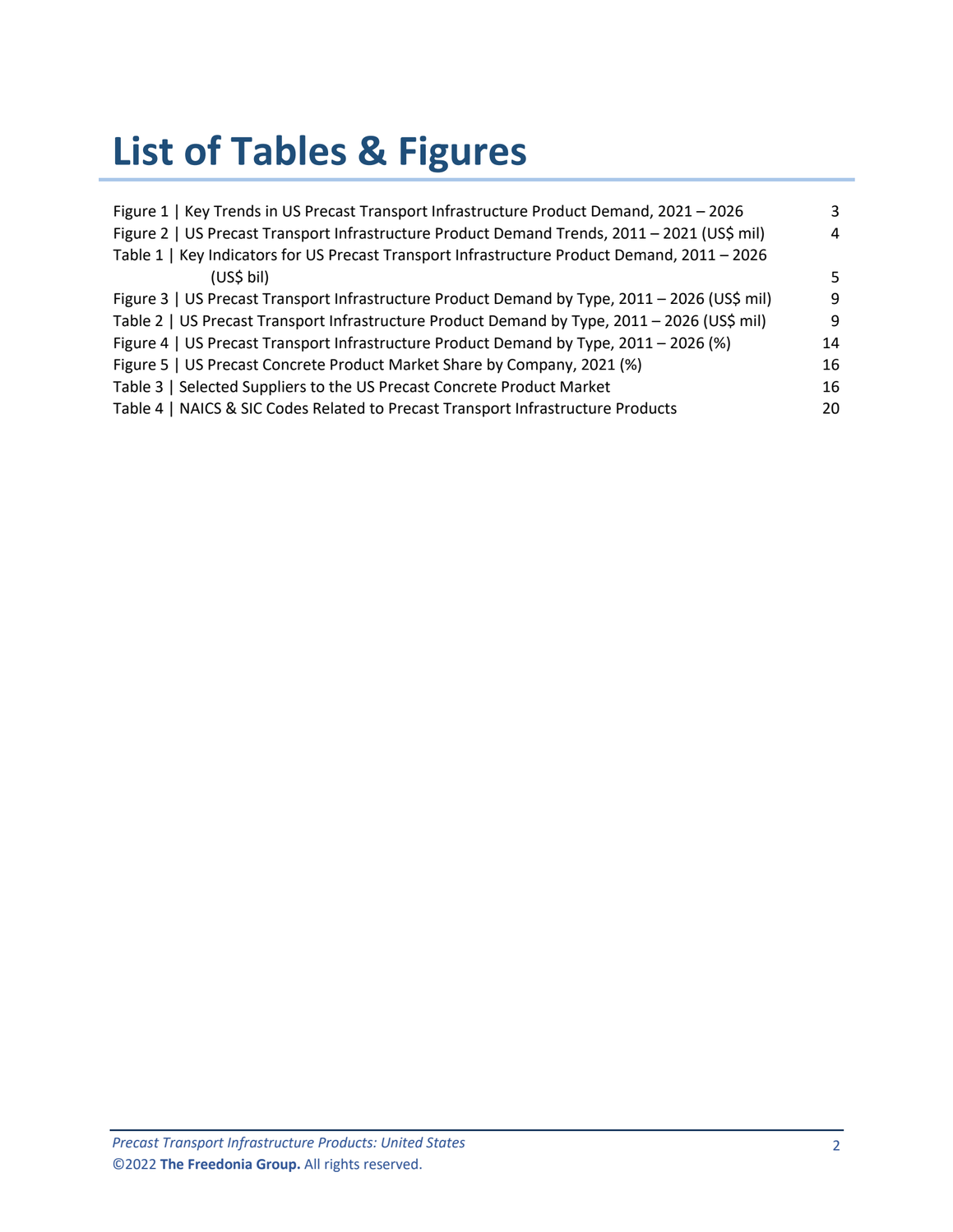## <span id="page-3-0"></span>**5. About This Report**

## <span id="page-3-1"></span>**Scope**

This report forecasts to 2026 US precast transport infrastructure product demand in nominal US dollars at the manufacturer level. Total demand is segmented by product in terms of:

- bridge components
- pilings, caissons, and piers
- paving slabs and panels
- noise and traffic barriers
- railroad ties and crossing panels
- transportation retaining walls

To illustrate historical trends, total demand is provided in annual series from 2011 to 2021; the various segments are reported at five-year intervals for 2011, 2016, and 2021

Excluded from the scope of this report are site-poured concrete; concrete blocks, bricks, and pavers; and concrete pipe.

Key macroeconomic indicators are also provided with quantified trends. Other various topics, including profiles of pertinent leading companies, are covered in this report. A full outline of report items by page is available in the Table of Contents.

## <span id="page-3-2"></span>**Sources**

*Precast Transport Infrastructure Products: United States* (FF60083) is based on *[Precast](http://www.freedoniagroup.com/DocumentDetails.aspx?ReferrerId=FL-FOCUS&studyid=4268)  [Concrete Products,](http://www.freedoniagroup.com/DocumentDetails.aspx?ReferrerId=FL-FOCUS&studyid=4268)* a comprehensive industry study published by The Freedonia Group. Reported findings represent the synthesis and analysis of data from various primary, secondary, macroeconomic, and demographic sources, such as:

- firms participating in the industry, and their suppliers and customers
- government/public agencies
- intergovernmental and non-governmental organizations
- trade associations and their publications
- the business and trade press
- indicator forecasts by The Freedonia Group
- the findings of other reports and studies by The Freedonia Group

Specific sources and additional resources are listed in the Resources section of this publication for reference and to facilitate further research.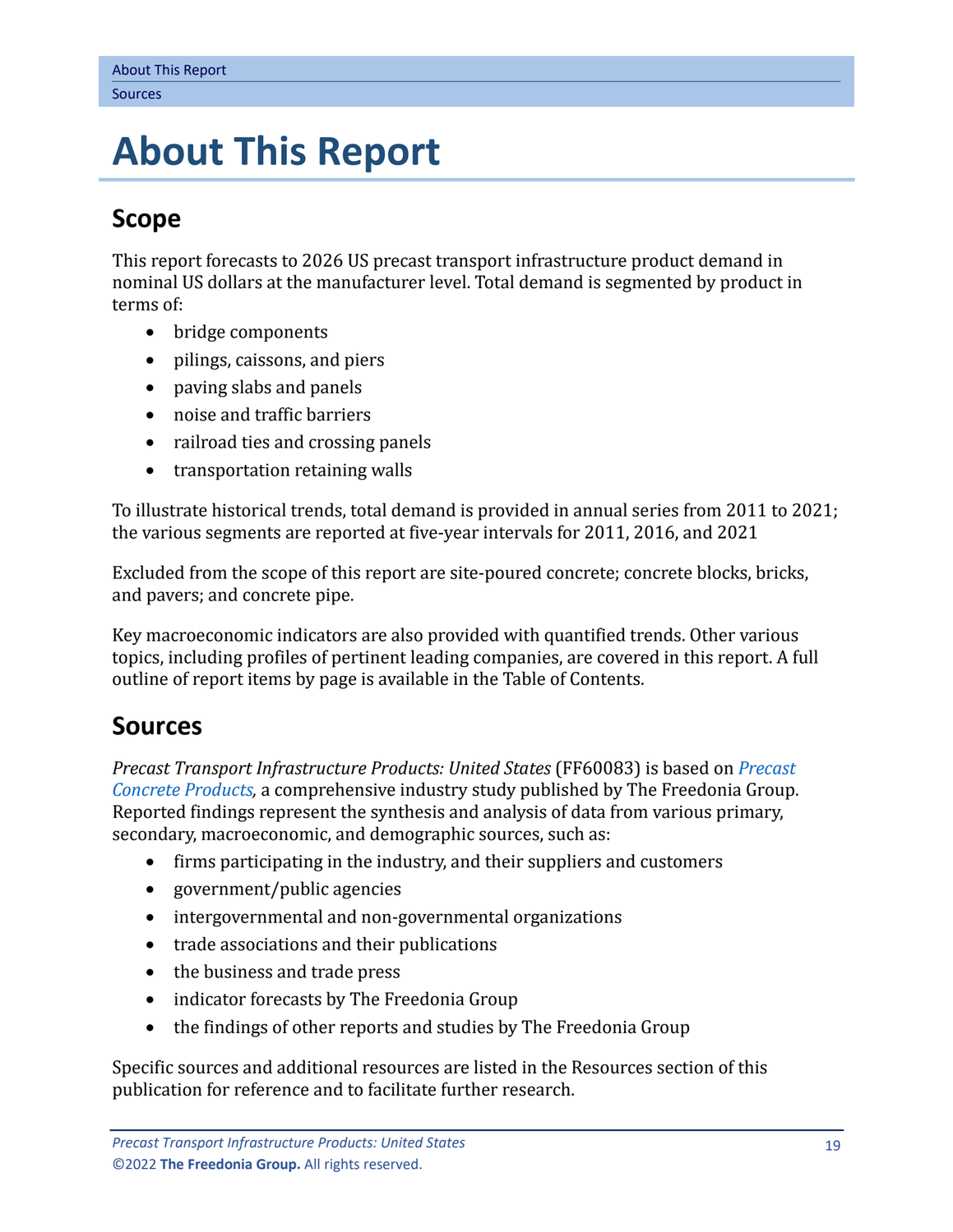## <span id="page-4-0"></span>**Industry Codes**

<span id="page-4-2"></span>

| Table 4   NAICS & SIC Codes Related to Precast Transport Infrastructure Products |                                      |                                           |                        |  |  |  |  |
|----------------------------------------------------------------------------------|--------------------------------------|-------------------------------------------|------------------------|--|--|--|--|
| NAICS/SCIAN 2017                                                                 |                                      | <b>SIC</b>                                |                        |  |  |  |  |
| North American Industry Classification System                                    |                                      | <b>Standard Industrial Classification</b> |                        |  |  |  |  |
| 327390                                                                           | Other Concrete Product Manufacturing | 3272                                      | Concrete Products, NEC |  |  |  |  |

Source: US Census Bureau

## <span id="page-4-1"></span>**Freedonia Methodology**

The Freedonia Group, a subsidiary of MarketResearch.com, has been in business for more than 30 years and in that time has developed a comprehensive approach to data analysis that takes into account the variety of industries covered and the evolving needs of our customers.

Every industry presents different challenges in market sizing and forecasting, and this requires flexibility in methodology and approach. Freedonia methodology integrates a variety of quantitative and qualitative techniques to present the best overall picture of a market's current position as well as its future outlook: When published data are available, we make sure they are correct and representative of reality. We understand that published data often have flaws either in scope or quality, and adjustments are made accordingly. Where no data are available, we use various methodologies to develop market sizing (both top-down and bottom-up) and then triangulate those results to come up with the most accurate data series possible. Regardless of approach, we also talk to industry participants to verify both historical perspective and future growth opportunities.

Methods used in the preparation of Freedonia market research include, but are not limited to, the following activities: comprehensive data mining and evaluation, primary research, consensus forecasting and analysis, ratio analysis using key indicators, regression analysis, end use growth indices and intensity factors, purchase power parity adjustments for global data, consumer and end user surveys, market share and corporate sales analysis, product lifespan analysis, product or market life cycle analysis, graphical data modeling, long-term historical trend analysis, bottom-up and top-down demand modeling, and comparative market size ranking.

Freedonia quantifies trends in various measures of growth and volatility. Growth (or decline) expressed as an average annual growth rate (AAGR) is the least squares growth rate, which takes into account all available datapoints over a period. The volatility of datapoints around a least squares growth trend over time is expressed via the coefficient of determination, or  $r^2$ . The most stable data series relative to the trend carries an  $r^2$  value of 1.0; the most volatile – 0.0. Growth calculated as a compound annual growth rate (CAGR) employs, by definition, only the first and last datapoints over a period. The CAGR is used to describe forecast growth, defined as the expected trend beginning in the base year and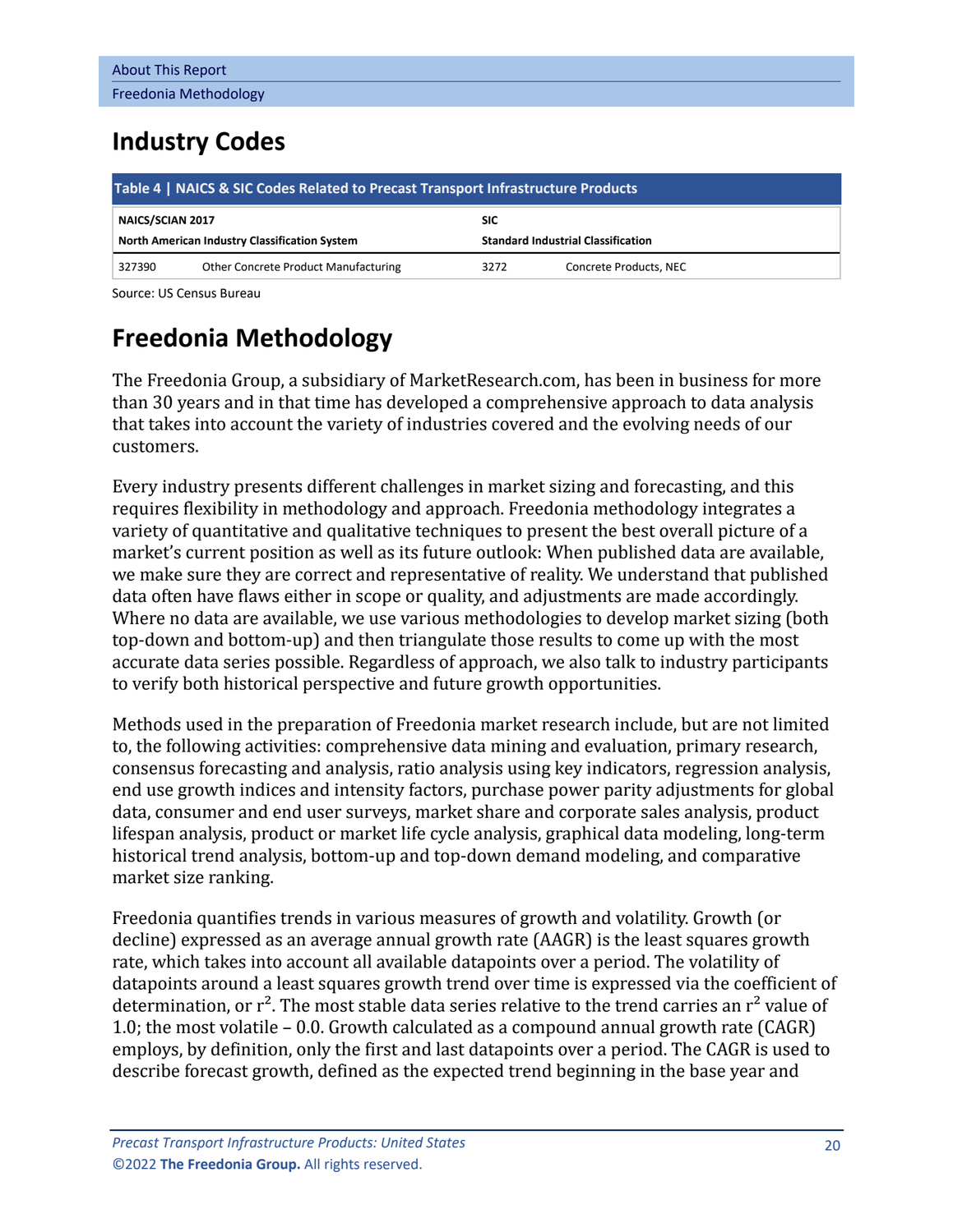| <b>About This Report</b>     |  |
|------------------------------|--|
| <b>Freedonia Methodology</b> |  |

ending in the forecast year. Readers are encouraged to consider historical volatility when assessing particular annual values along the forecast trend, including in the forecast year.

## **Copyright & Licensing**

The full report is protected by copyright laws of the United States of America and international treaties. The entire contents of the publication are copyrighted by The Freedonia Group.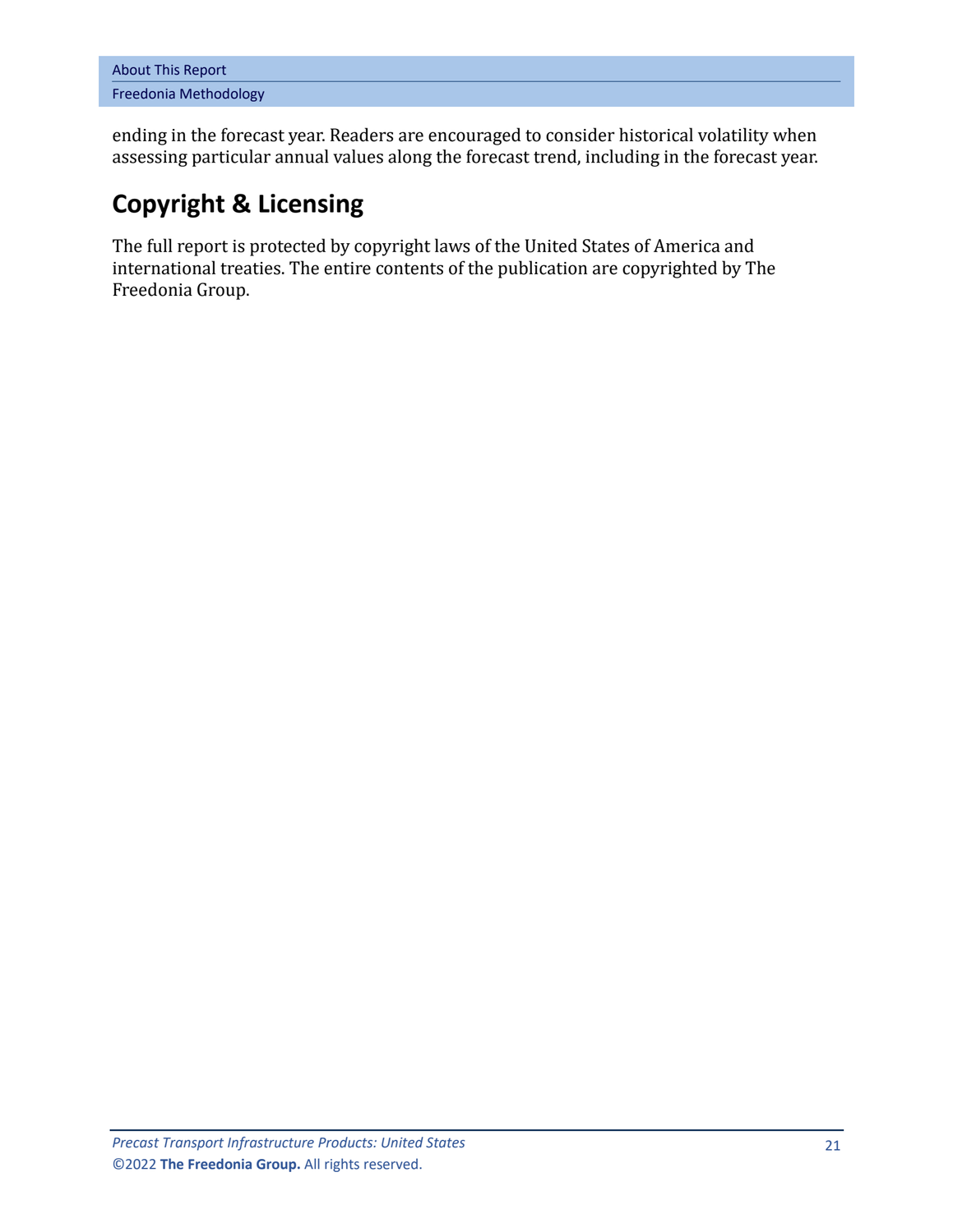## <span id="page-6-0"></span>**Resources**

### **The Freedonia Group**

*[Precast Concrete Products](http://www.freedoniagroup.com/DocumentDetails.aspx?ReferrerId=FL-FOCUS&studyid=4268)*

#### **[Freedonia Industry Studies](http://www.freedoniagroup.com/Home.aspx?ReferrerId=FL-Focus)**

*[Bricks, Blocks, & Pavers](https://www.freedoniagroup.com/DocumentDetails.aspx?ReferrerId=FL-FOCUS&StudyId=4141) [Fencing](https://www.freedoniagroup.com/DocumentDetails.aspx?ReferrerId=FL-FOCUS&StudyId=3824) [Global Cement](https://www.freedoniagroup.com/DocumentDetails.aspx?ReferrerId=FL-FOCUS&StudyId=4147) [Global Cement & Concrete Additives](https://www.freedoniagroup.com/DocumentDetails.aspx?ReferrerId=FL-FOCUS&StudyId=3748) [Global Flooring](https://www.freedoniagroup.com/DocumentDetails.aspx?ReferrerId=FL-FOCUS&StudyId=4042) [Global Hard Surface Flooring](https://www.freedoniagroup.com/DocumentDetails.aspx?ReferrerId=FL-FOCUS&StudyId=4156) [Global Housing](https://www.freedoniagroup.com/DocumentDetails.aspx?ReferrerId=FL-FOCUS&StudyId=4331) [Global Prefabricated Housing](https://www.freedoniagroup.com/DocumentDetails.aspx?ReferrerId=FL-FOCUS&StudyId=3971) [Global Siding \(Cladding\)](https://www.freedoniagroup.com/DocumentDetails.aspx?ReferrerId=FL-FOCUS&StudyId=3874) [Global Windows & Doors](https://www.freedoniagroup.com/DocumentDetails.aspx?ReferrerId=FL-FOCUS&StudyId=4303) [Hard Surface Flooring](https://www.freedoniagroup.com/DocumentDetails.aspx?ReferrerId=FL-FOCUS&StudyId=3989) [Hardscaping Products](https://www.freedoniagroup.com/DocumentDetails.aspx?ReferrerId=FL-FOCUS&StudyId=4259) [Landscaping Products](https://www.freedoniagroup.com/DocumentDetails.aspx?ReferrerId=FL-FOCUS&StudyId=4151) [Prefabricated Housing](https://www.freedoniagroup.com/DocumentDetails.aspx?ReferrerId=FL-FOCUS&StudyId=3814) [Roofing](https://www.freedoniagroup.com/DocumentDetails.aspx?ReferrerId=FL-FOCUS&StudyId=4216) [Roofing Accessories](https://www.freedoniagroup.com/DocumentDetails.aspx?ReferrerId=FL-FOCUS&StudyId=4291) [Roofing Underlayment](https://www.freedoniagroup.com/DocumentDetails.aspx?ReferrerId=FL-FOCUS&StudyId=4355) [Siding](https://www.freedoniagroup.com/DocumentDetails.aspx?ReferrerId=FL-FOCUS&StudyId=4152) [Windows & Doors](https://www.freedoniagroup.com/DocumentDetails.aspx?ReferrerId=FL-FOCUS&StudyId=3726)*

#### **[Freedonia Focus Reports](https://www.freedoniafocusreports.com/redirect.asp?progid=89534&url=/)**

*[Architectural Services: United States](https://www.freedoniafocusreports.com/Architectural-Services-United-States-FF95039/?progid=89534) [Cement & Concrete Additives: United States](https://www.freedoniafocusreports.com/Cement-Concrete-Additives-United-States-FF60050/?progid=89534) [Construction Aggregates: United States](https://www.freedoniafocusreports.com/Construction-Aggregates-United-States-FF60046/?progid=89534) [Commercial Building Construction: United States](https://www.freedoniafocusreports.com/Commercial-Building-Construction-United-States-FF60032/?progid=89534) [Construction Chemicals:](https://www.freedoniafocusreports.com/Construction-Chemicals-United-States-FF35053/?progid=89534) United States [Construction: United States](https://www.freedoniafocusreports.com/Construction-United-States-FF60054/?progid=89534) [Energy: United States](https://www.freedoniafocusreports.com/Energy-United-States-FF45043/?progid=89534) [Freight by Rail: United States](https://www.freedoniafocusreports.com/Freight-by-Rail-United-States-FF85019/?progid=89534) [Freight by Truck: United States](https://www.freedoniafocusreports.com/Freight-by-Truck-United-States-FF85026/?progid=89534) [Freight by Waterway: United States](https://www.freedoniafocusreports.com/Freight-by-Waterway-United-States-FF85027/?progid=89534) [Housing: United States](https://www.freedoniafocusreports.com/Housing-United-States-FF60024/?progid=89534) [Lime: United States](https://www.freedoniafocusreports.com/Lime-United-States-FF60030/?progid=89534)*